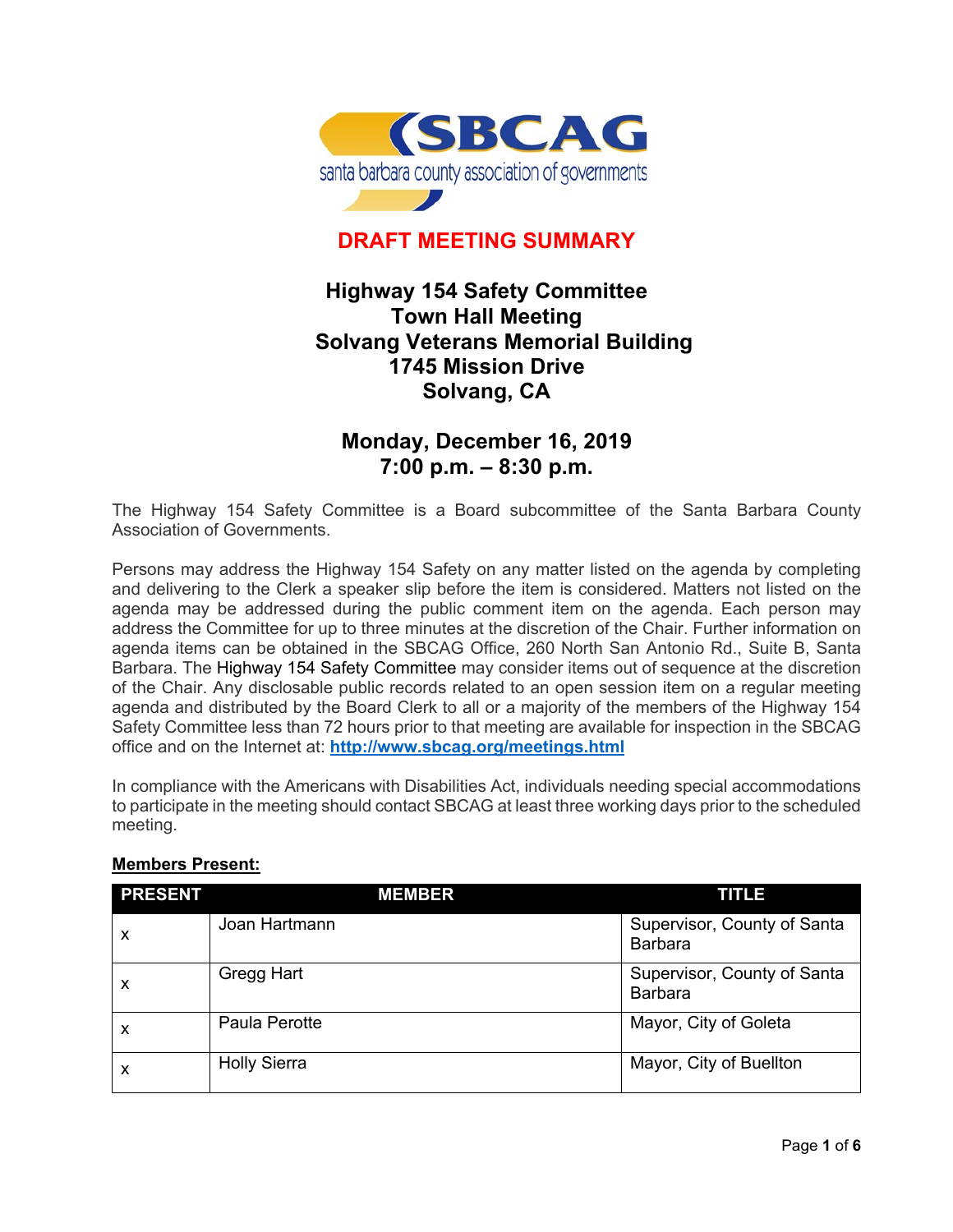| oussaint<br>Rvan | Mayor, City of Solvang |
|------------------|------------------------|
|                  |                        |

# **Ex-Officio Members Present:**

| <b>PRESENT</b> | <b>MEMBER</b>       | <b>TITLE</b>              |
|----------------|---------------------|---------------------------|
| X              | Hannah-Beth Jackson | 19th Senate District      |
| $\times$       | Monique Limón       | 37th Assembly District    |
| Χ              | James Frost         | California Highway Patrol |
|                | Roger D. Barnes     | Caltrans, District 5      |

## **SBCAG Staff Members Present:**

| <b>PRESENT</b>            | <b>MEMBER</b>          | <b>TITLE</b>                                                       |
|---------------------------|------------------------|--------------------------------------------------------------------|
| $\boldsymbol{\mathsf{X}}$ | Marjie Kirn            | <b>Executive Director</b>                                          |
| $\sf X$                   | <b>Mike Becker</b>     | Director of Planning                                               |
| $\times$                  | Lauren Bianchi Klemann | <b>Government Affairs</b><br>Manager/Public Information<br>Manager |
| $\times$                  | Jared Carvalho         | <b>Transportation Planner</b>                                      |
| X                         | <b>Whitney Rush</b>    | <b>Program Coordinator</b>                                         |

| <b>AGENDA</b>                                                                                                  |               |                                                                                                      |  |
|----------------------------------------------------------------------------------------------------------------|---------------|------------------------------------------------------------------------------------------------------|--|
| <b>Item</b>                                                                                                    | <b>Action</b> | <b>Person Responsible</b>                                                                            |  |
| <b>Call to order and Introductions</b><br>1)<br>(5 minutes)                                                    |               | <b>Marjie Kirn, Executive Director, Santa</b><br><b>Barbara County Association of</b><br>Governments |  |
| Marjie Kirn called the meeting to order at 7:01 p.m.                                                           |               |                                                                                                      |  |
| <b>Pledge of Allegiance</b><br>2)                                                                              |               | <b>Marjie Kirn, Executive Director, Santa</b><br><b>Barbara County Association of</b><br>Governments |  |
| <b>Election of Officers</b><br>3)<br>(5 minutes)                                                               | Appoint       | <b>Marjie Kirn, Executive Director, Santa</b><br><b>Barbara County Association of</b><br>Governments |  |
| <b>NOTES:</b><br>Motion made to appoint Joan Hartmann as chair of the committee and Holly Sierra as vice chair |               |                                                                                                      |  |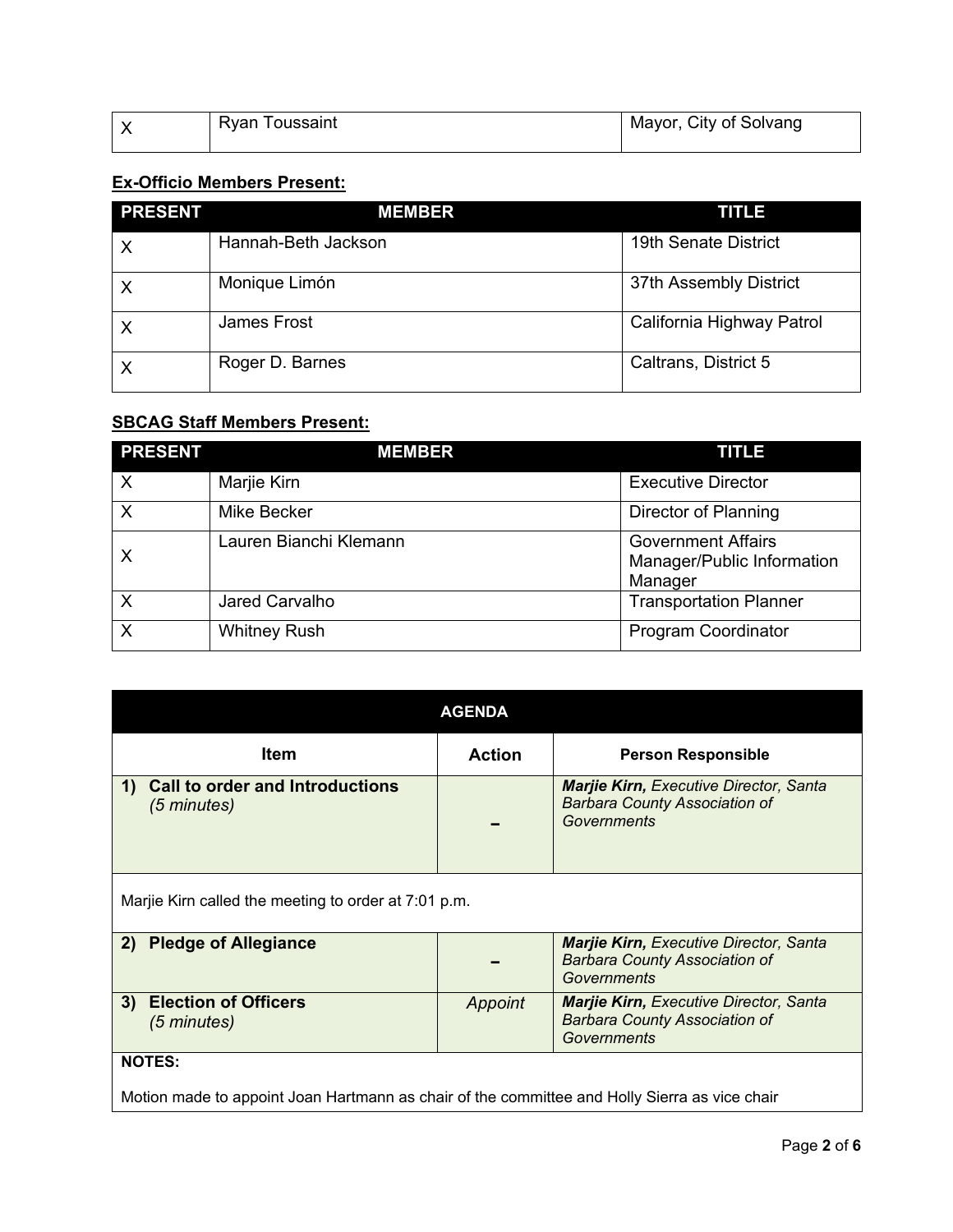| Motion: Hart<br>Second: Perotte<br>Motion carried: 4-0                                                                                                                                                                                                                                                                                                                                                                                                |                      |                                                                                                                                                                                                                                                                                                                                                                                                                                                                                                |  |
|-------------------------------------------------------------------------------------------------------------------------------------------------------------------------------------------------------------------------------------------------------------------------------------------------------------------------------------------------------------------------------------------------------------------------------------------------------|----------------------|------------------------------------------------------------------------------------------------------------------------------------------------------------------------------------------------------------------------------------------------------------------------------------------------------------------------------------------------------------------------------------------------------------------------------------------------------------------------------------------------|--|
| Yes: Hartmann, Hart, Perotte, Sierra                                                                                                                                                                                                                                                                                                                                                                                                                  |                      |                                                                                                                                                                                                                                                                                                                                                                                                                                                                                                |  |
| No: None                                                                                                                                                                                                                                                                                                                                                                                                                                              |                      |                                                                                                                                                                                                                                                                                                                                                                                                                                                                                                |  |
| <b>Abstention: None</b>                                                                                                                                                                                                                                                                                                                                                                                                                               |                      |                                                                                                                                                                                                                                                                                                                                                                                                                                                                                                |  |
| Absent: Toussaint                                                                                                                                                                                                                                                                                                                                                                                                                                     |                      |                                                                                                                                                                                                                                                                                                                                                                                                                                                                                                |  |
| 4) Purpose of Town Hall and<br><b>Committee Meeting</b><br>(15 minutes)                                                                                                                                                                                                                                                                                                                                                                               | Informational        | Senator Hannah-Beth Jackson, 19th<br><b>Senate District</b><br>Assemblymember Monique Limón, 37th<br><b>Assembly District Santa Barbara County</b><br><b>Supervisor Gregg Hart, Second District</b><br><b>Supervisor Joan Hartmann, Third District</b>                                                                                                                                                                                                                                         |  |
| <b>NOTES:</b>                                                                                                                                                                                                                                                                                                                                                                                                                                         |                      |                                                                                                                                                                                                                                                                                                                                                                                                                                                                                                |  |
| Presentation made, no action was taken.<br>Introductions highlighted the goal of the town hall was to discuss public safety on Highway 154, hear from<br>the community and Caltrans, CHP and other transportation agencies. Focus on efforts on engineering,<br>enforcement, education. Discussed the Highway 154 FAQ document as a working document to highlight the<br>101, 154, and 246 triangle of concern and coordinated public safety efforts. |                      |                                                                                                                                                                                                                                                                                                                                                                                                                                                                                                |  |
| 5) Highway 154 Safety Panel<br><b>Presentation and Question and</b><br><b>Answer with State/local agencies</b><br>(40 minutes)                                                                                                                                                                                                                                                                                                                        | <b>Informational</b> | James Frost, Commander, California<br><b>Highway Patrol - Buellton</b><br>Roger D. Barnes, R.C.E., T.E.,<br><b>Senior Transportation Engineer</b><br><b>Traffic Operations Branch Chief</b><br>Caltrans, District 5 - San Luis Obispo<br><b>Michael Becker, Director of Planning,</b><br>Santa Barbara County Association of<br><b>Governments</b><br><b>Panel Facilitator:</b><br><b>Marjie Kirn, Executive Director, Santa</b><br><b>Barbara County Association of</b><br><b>Governments</b> |  |
| <b>NOTES:</b>                                                                                                                                                                                                                                                                                                                                                                                                                                         |                      |                                                                                                                                                                                                                                                                                                                                                                                                                                                                                                |  |
| Presentations made, no action was taken.                                                                                                                                                                                                                                                                                                                                                                                                              |                      |                                                                                                                                                                                                                                                                                                                                                                                                                                                                                                |  |

*James Frost, Commander, California Highway Patrol – Buellton*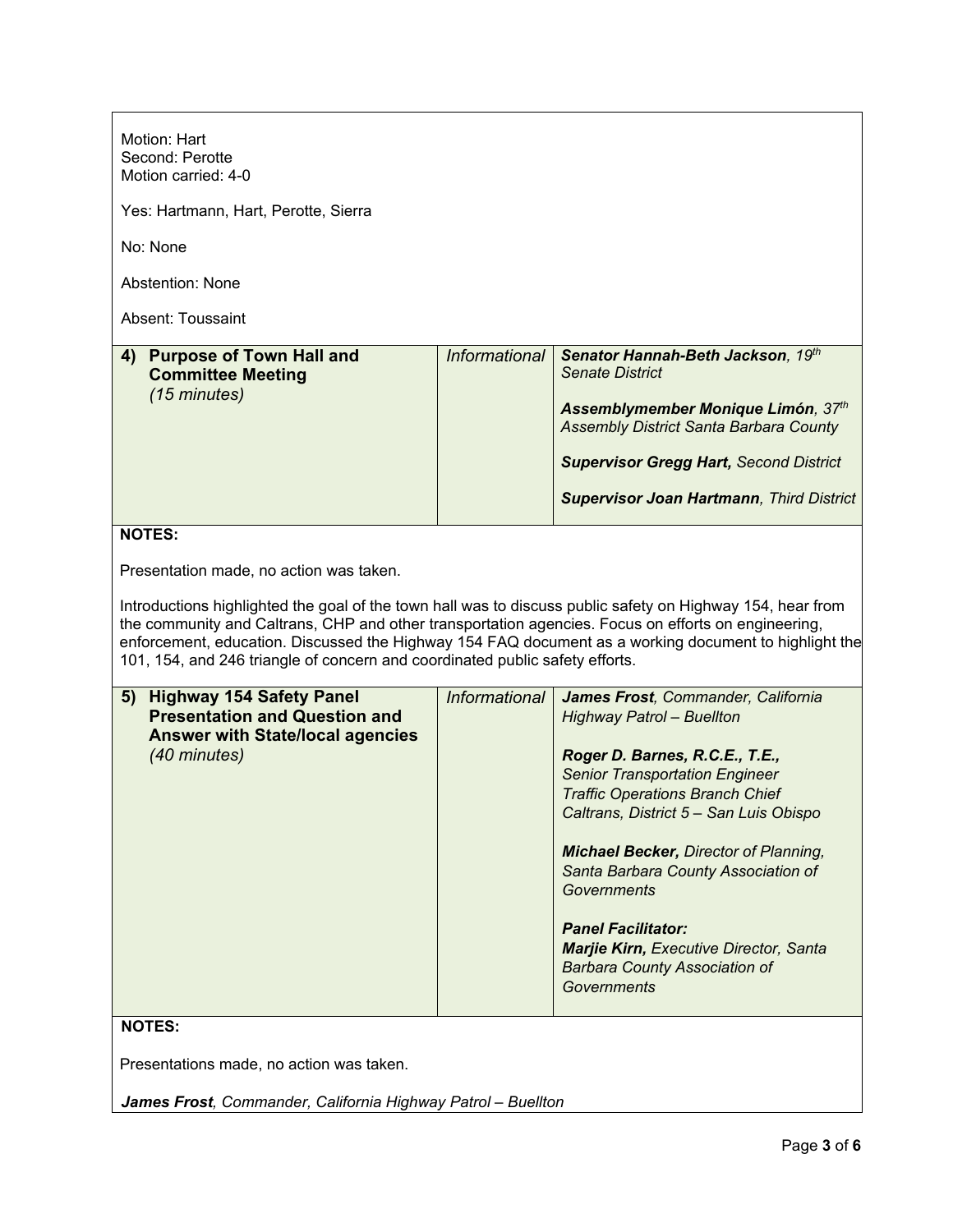- Presentation on CHP public education campaigns through grant programs (**radio shows,**  StartSmart program, distracted driver programs)
- 2018 collisions, 52% resident of SB County at fault drivers, total arrests over 60% also residents of Santa Barbara County. Targeted enforcement planned for 154, study when and deploy resources.
- In 2020 use forums, town halls and social media to seek where the public would like to see CHP patrol and within 24 hours, officers went to those places. CHP logs all traffic complaints and encouraged the public to make submissions.

#### *Roger D. Barnes, R.C.E., T.E., Senior Transportation Engineer Traffic Operations Branch Chief Caltrans, District 5 – San Luis Obispo*

- Presentation highlighted Caltrans, District 5's engineering projects, including: completed rumble strip project, analysis of advance warning signs in Roblar area and curves as well as highway truck signs to take Highway 101.
- **,,**

#### *Michael Becker, Director of Planning, Santa Barbara County Association of Governments*

• Presentation highlighted the traffic circulation and safety study of the Valley. Partnership with the Santa Ynez Band of Chumash Indians. The study is expected to be completed in June 2020 and encouraged public participation in upcoming workshop. Study focuses on two areas along Highway 154, intersection with Roblar as well as Los Olivos.

### *Marjie Kirn, Executive Director, Santa Barbara County Association of Governments*

Kirn facilitated/moderated public comments and questions, public comment both verbal and on cards included:

- Look at other models, like New Zealand mountain roads and signage, scary parts highlighted with signs.
- Need for education regarding roundabouts, it's not more lanes/signs, it's education. Tourists unaware of where to stop and how to do it safely, appropriate signage necessary. Speed adjustments will not serve much.
- See an increase in truck traffic on 154, to Caltrans, is there something we can do to restrict trucks? Advisory current exists, it would have to be done legislatively.
- Comment made on \$30 million worth of capital improvements on 154 and 246, taxpayers foot the bill, little effort from state/gaming operation. How to encourage Tribe to pay for improvements? Hartmann responded that the Tribe is involved in separate contracts and highlighted it is locals that are involved in most accidents and Tribe's contribution to triangle study.
- Frustration expressed in being stuck behind trucks going 35 mph, comment on legislation needed.
- Truck problem been echoed since 2010. Road surface has improved. October incident, casino attracts gambler addicts and corporate marijuana, appreciate CHPs efforts, make 154 a toll road.
- Comment made about 450 accidents on 154, 10 deaths in 3 years, asked for evidence of another 35 miles stretch of road with 450 accidents, requested accident facts. Question to Caltrans, cone median dividers, flexible, can those be put in? Caltrans expressed it will follow up on facts and doing research into flexible dividers.
- Request for origin destination studies **-** Caltrans says SBCAG could coordinate additional studies.
- Question was asked if CHP confirms where last consumption of alcohol was? CHP responded that they did not pull stats on that.
- Request made to focus on casino.
- Question was asked about sustainable funding for CHP? Can Caltrans add shoulders at key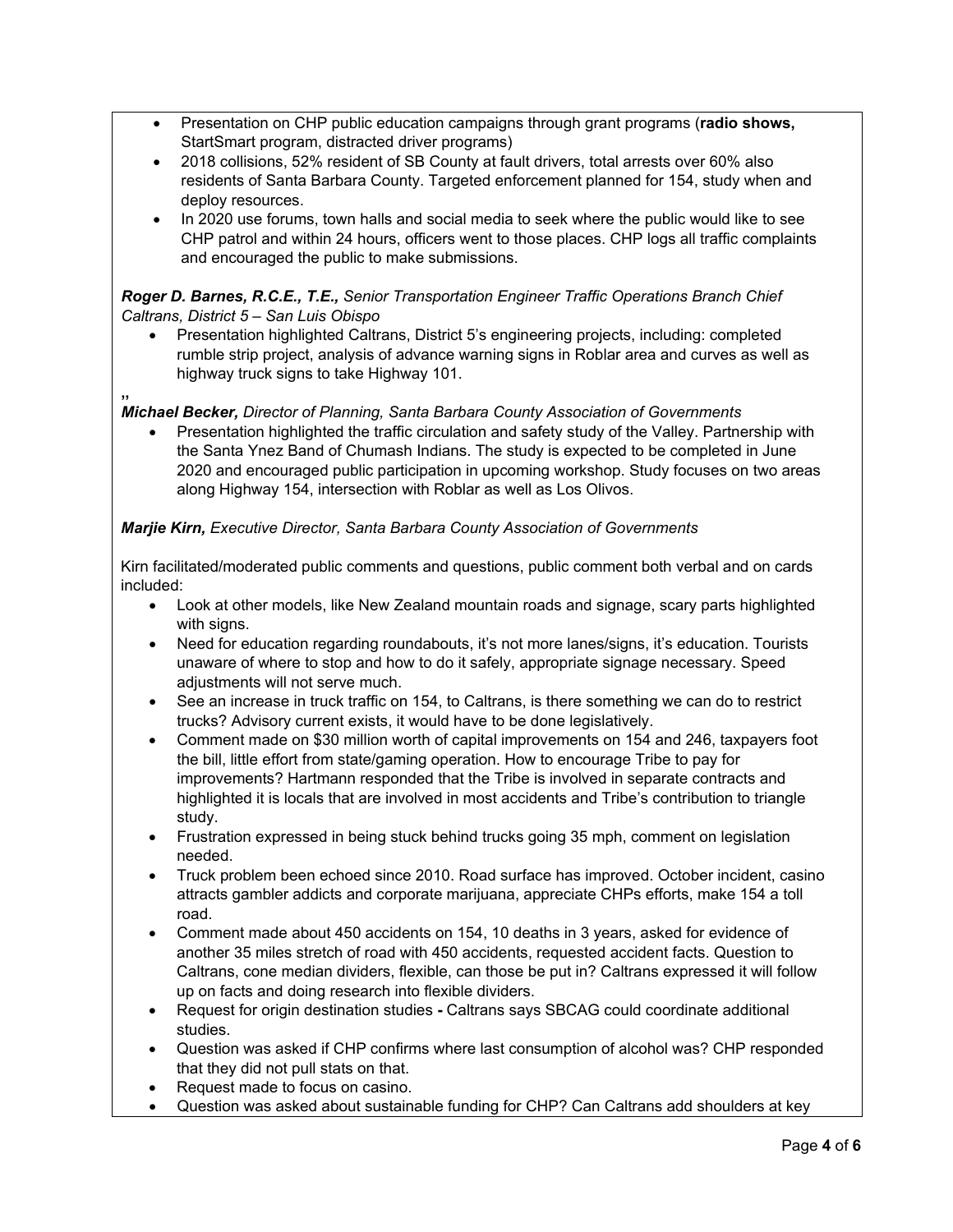areas? SB1 \$2 billion, highway safety component, use to fund.

- Look at Hwy 17 in Santa Cruz/Santa Clara county. Divider made it safer. Suggest widening 154 and flexible barrier, deter passing, Encourage resources put towards.
- Specific to Roblar intersection, why \$ towards Baseline before Roblar? Caltrans spoke to the fact that the Baseline project started years ago, Roblar process now starting.
- Comment made about encouraging roundabouts, the road is not dangerous, people not using turnouts and upsets others on road, drivers speed up on straightaways.
- Comment made on best improvement is stop sign at Edison and Baseline and requested to put in another stop sign at Roblar, put stop sign in then study it.
- Comment made to increase education need Public Service Announcements, put out some commercials, put back in passing lanes, rumble strips prevent people from pulling over to allow passing, work on education.
- Teacher at Dunn, takes middle schooler across 154, asked for more multimodal options wildlife and children need safe crossings.
- Request to CHP, comment made that they make calls numerous times with DUI sightings, never seen CHP respond. Commander Frost reiterates that the CHP takes calls seriously and answers all of them.
- Comment made commending Caltrans for trying, expressed that Baseline/Edison not working.

**−**

#### **6) Public Comment**  *(15 minutes)*

*The public may address the Highway 154 Committee on any subject within the jurisdiction of the committee that is not included as part of this agenda. Comments shall be limited to fifteen minutes, divided among those desiring to speak, but no person shall speak longer than three minutes.*

### **NOTES:**

Public comment, no action was taken.

Public comment made about roundabouts in Sedona, and how they don't solve everything, references SBCAG Traffic and Safety Circulation Study meeting at Hotel Corque with the Tribe, expressed that you can buy service from cell phones and know exact traffic speeds/patterns. Requested to make 246 four lanes out of Buellton to Lompoc. No one wants Hwy 1 out of Lompoc.

| 7) Committee Comments<br>$(10 \text{ minutes})$ | $\overline{\phantom{0}}$ |  |
|-------------------------------------------------|--------------------------|--|
|                                                 |                          |  |

#### **NOTES:**

Committee comments made, no action was taken.

• Hartmann: heard the public's feedback on signs, flexible dividers, where last drink was on DUIs – and requested FAQs be updated and for the safety committee to continue to meet. Expressed appreciation for the information on what has been accomplished asked about how to get money quickly to enforcement? Intrigued by crowdsourced ideas.